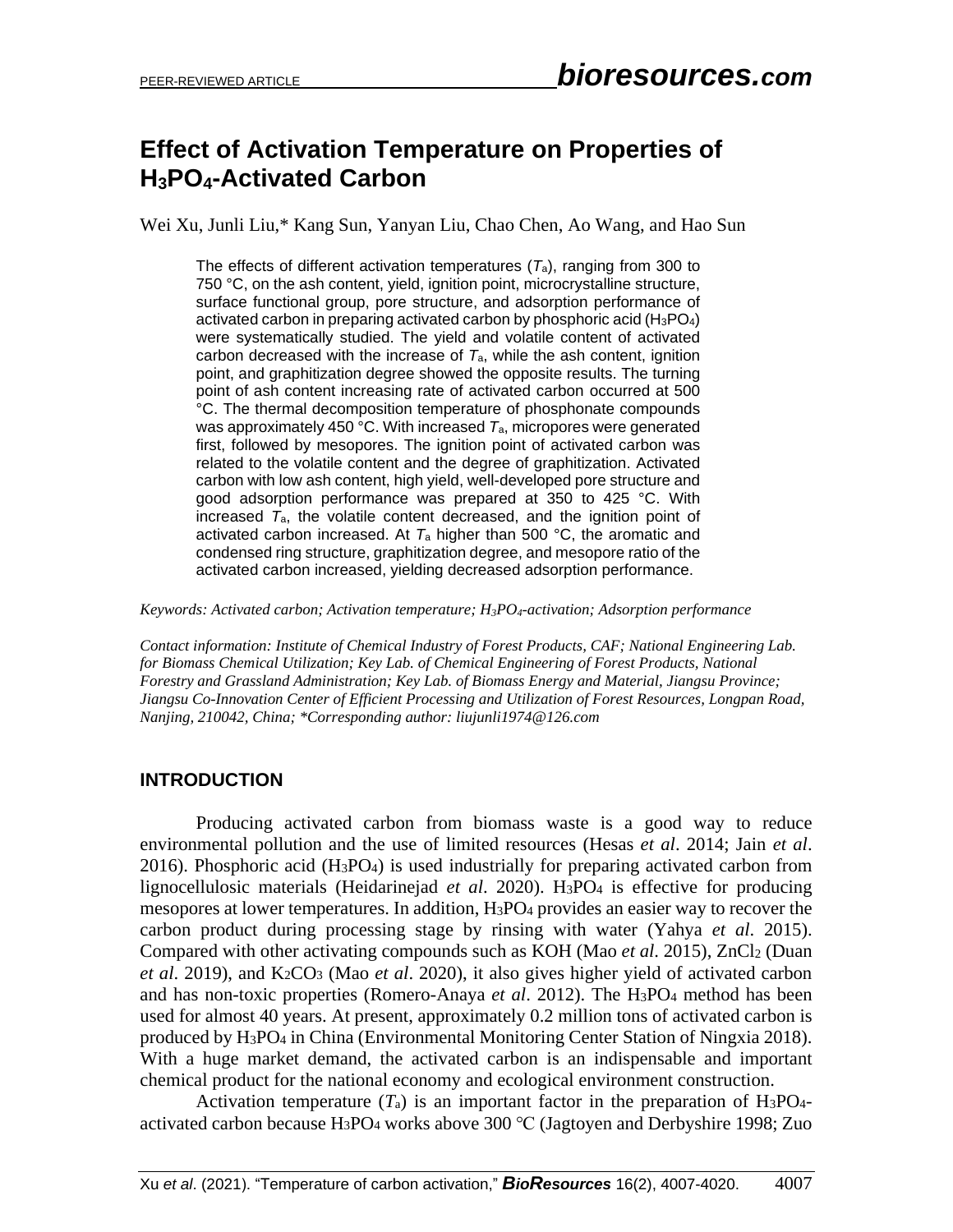*et al*. 2010). The *T*<sup>a</sup> affects the thermal decomposition of cellulose, hemicellulose, and lignin (Yang *et al*. 2007; Chen *et al*. 2018). Moreover, *T*<sup>a</sup> affects the formation and thermal transformation of phosphonate compounds to connect and crosslink biopolymer fragments (Zuo *et al*. 2018). Finally, *T*<sup>a</sup> is a direct factor for H3PO<sup>4</sup> to dehydrate and polymerize itself (Kang *et al*. 2018). The influence of *T*<sup>a</sup> on the surface area, pore development, and yield of activated carbon have been investigated. Increasing temperature is beneficial for the formation of pores in the carbon, especially when the temperature increases from 400 to 500 ℃ (Luo *et al*. 2019). This is ascribed to the use of activating agent releasing the tar from the cross-linked framework (Foo and Lee 2010). However, with further increases in temperature, violent gasification reactions destroy part of the micropore structure, leading to decreased surface area and pore volume (Chen *et al*. 2013). Moreover, increased temperature elevates the ash and fixed carbon percentage, decreasing the volatile matter and the solid yield (Ioannidou and Zabaniotou 2007). A final  $T_a$  of 400 °C is suitable for producing high-surface-area activated carbon (Yorgun and Yildiz 2015; Kang *et al*. 2018). This temperature is favorable for increasing yield and reducing ash content. Thus, the *T*<sup>a</sup> is usually in the range of 400 to 500 °C (Demiral and Şamdan 2016; Villota *et al*. 2017; Villota *et al*. 2019), and the activated carbon prepared at these temperatures can have welldeveloped porous structure and large adsorption capacity, which is beneficial for decolorization, water purification, catalytic carriers, and other industrial needs (Malaika *et al*. 2018; Wu *et al*. 2019).

With the increasing need for special activated carbon, especially for activated carbon with low ash content, high ignition point, and controlled pore size, the existing activated carbon products no longer meet the market demand. While there have been studies on the formation of ash, the change of ignition point, and the relationship between pore development and adsorption properties of activated carbon, research on the heat treatment process is limited. Therefore, it is necessary to systematically study the influence of *T*<sup>a</sup> on the properties of H3PO4-activated carbon. This study examined the influence of *T*<sup>a</sup> on the ash content, yield, pore structure, adsorption performance, ignition point, microcrystalline structure, surface functional groups, and changes in microstructure. The results of this research can be used for reference in the preparation of special activated carbon with controllable pore structure, good adsorption, low ash content, or high ignition point.

## **EXPERIMENTAL**

## **Materials**

Analytical grade H3PO<sup>4</sup> (85% by mass), iodine, methylene blue, and sodium thiosulfate were purchased from Aladdin Co. Ltd. (Shanghai, China). Fir sawdust (FS, 10 to 35-mesh, lignin content of 31.46%) was provided by Yuanli Active Carbon Co. Ltd. (Fujian, China). The ultimate analysis and proximate analysis of FS are listed in Table 1.

**Table 1.** Ultimate Analyses and Proximate Analyses of FS

| Ultimate Analyses ar/wt% |      |      |      | Proximate Analyses ar/wt% |            |           |              |  |
|--------------------------|------|------|------|---------------------------|------------|-----------|--------------|--|
|                          |      |      |      | ash                       | moisture   | volatile  | fixed carbon |  |
| 49.73                    | 0.29 | 6.65 | 39.6 |                           | ר מ<br>ے.ت | റ്റ<br>Ω1 | 18.06        |  |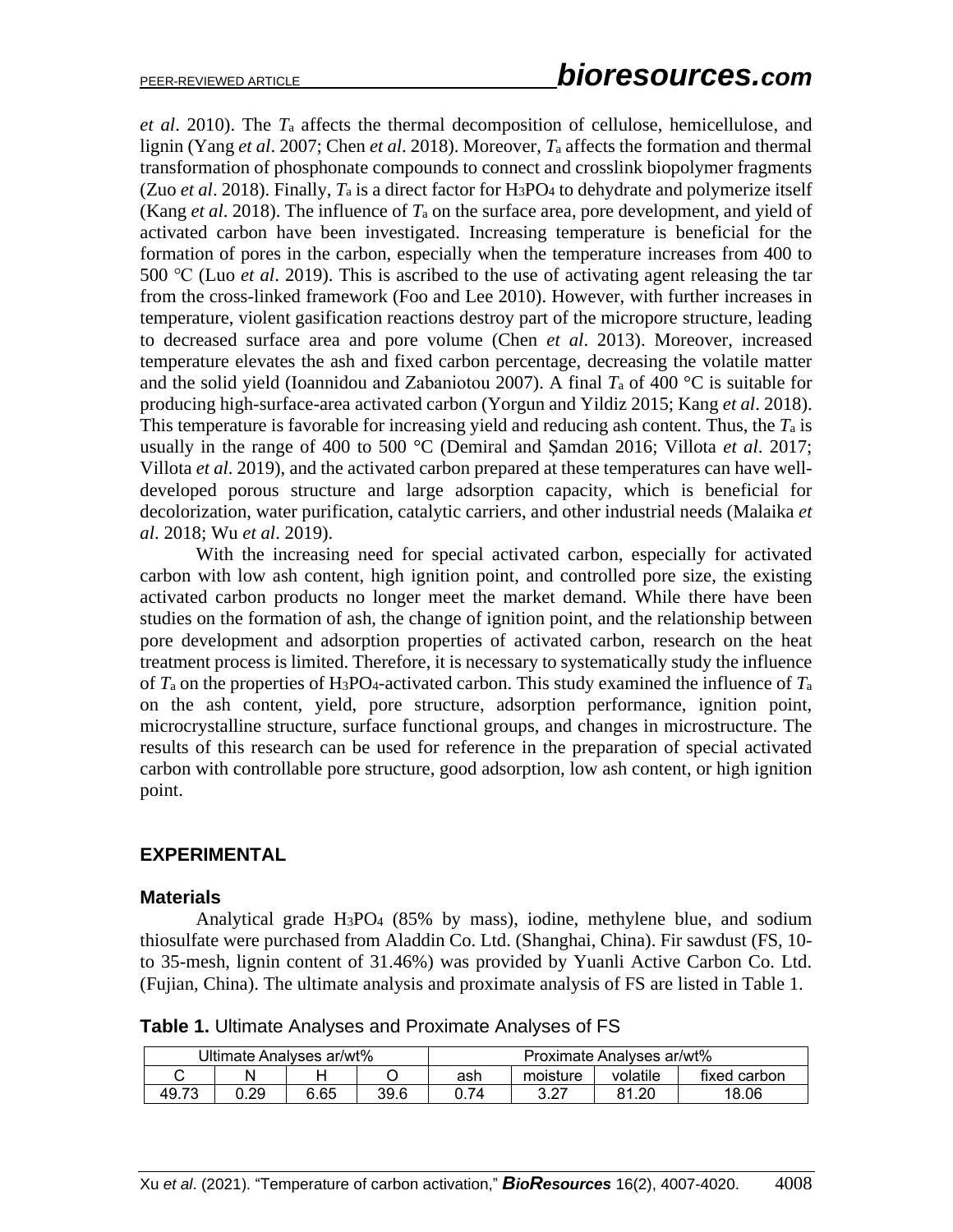#### *Preparation of activated carbon*

FS (50 g) was soaked with H<sub>3</sub>PO<sub>4</sub> solution (55 wt%) according to the immersion ratio of 1.5:1. After stirring for 30 min, the mixture was pretreated in an oven at 140 °C for 120 min, then moved to a muffle furnace under N<sub>2</sub> flow and activated at 300 °C to 750 °C for 120 min. After activation, they were taken out, washed in deionized water (500 mL) for 3 times (each time for 3 min), and dried to obtain the activated carbon.

## **Test Standards**

The ash content, iodine number, methylene blue number, ignition point, and volatile matter of activated carbon were determined as per GB/T 12496.3(1999), GB/T 12496.8 (2015), GB/T 12496.10 (1999), GB/T 12496.6 (1999), GB/T 20449 (2006), and GB/T 17664 (1999), respectively.

## **Methods**

The BET specific surface area was measured using a Micromeritics ASAP 2460 apparatus (Norcross, GA, USA) at 77 K. The pore size distribution was computed based on the density functional theory (DFT) method. Thermogravimetric analysis (TG) was carried out by a Netzsch STA449C apparatus (Selb, Germany). A 10 mg sample was heated to 800 °C under the protection of the nitrogen with a heating rate of 10 °C/min. The X-ray diffraction (XRD) was performed on a Bruker D8 Advance X-ray diffractometer (Karlsruhe, Germany) with Cu K $\alpha$  radiation ( $\lambda$ =0.154 nm), Scanning range was 10 to 80<sup>°</sup> with 0.1<sup>o</sup>/s. The Fourier transform infrared (FTIR) was tested on a Magna-IR spectrometer 550 (Madison, WI, USA) in the range of 4000 to 400 cm<sup>-1</sup> with a resolution of 4 cm<sup>-1</sup>.

# **RESULTS AND DISCUSSION**

## **Effect of** *T***<sup>a</sup> on Ash Content and Yield of Activated Carbon**

Low ash content in activated carbon is necessary when used for injection, wine, catalyst support, *etc*. In order to explore the preparation method of low ash content activated carbon, the effect of *T*<sup>a</sup> on the ash content of activated carbon was studied, as shown in Fig. 1(a). The ash content of activated carbon increases with the elevation of *T*a. At the  $T_a$  lower than 350 °C, activated carbon with ash content less than 2% was prepared. When the  $T_a$  ranged from 350 to 500 °C, the ash content increased slightly. When the temperature was raised from 500 to 550 ℃, the ash content greatly increased from 3.54% to 6.00%. This means that the turning point of ash content increasing rate of activated carbon occurred at 500 °C. Further elevation of the  $T_a$  caused only slight changes in the ash content of activated carbon. The results indicated that the  $T_a$  should be lower than 500 °C for preparation of low ash content activated carbon.

The influence of  $T_a$  on ash content is closely related to the polymerization of  $H_3PO_4$ at different temperatures. With the increase of  $T_a$ , H<sub>3</sub>PO<sub>4</sub> dehydrates continuously to form viscous liquid or solid such as pyrophosphoric acid, metaphosphoric acid, polyphosphoric acid, and phosphorus pentoxide (Greenwood and Earnshaw 2012; Kang *et al*. 2018), which block the pores of activated carbon. Most of these polyphosphates are recycled during activated carbon rinsing. The unremoved polyphosphate remains in the pores of activated carbon, creating an important source of ash. The rapid increase of ash content of activated carbon at 500 to 550 ℃ means that there was more polyphosphoric acid generated in this temperature range, and it is difficult to elute. In addition, water-insoluble phosphate was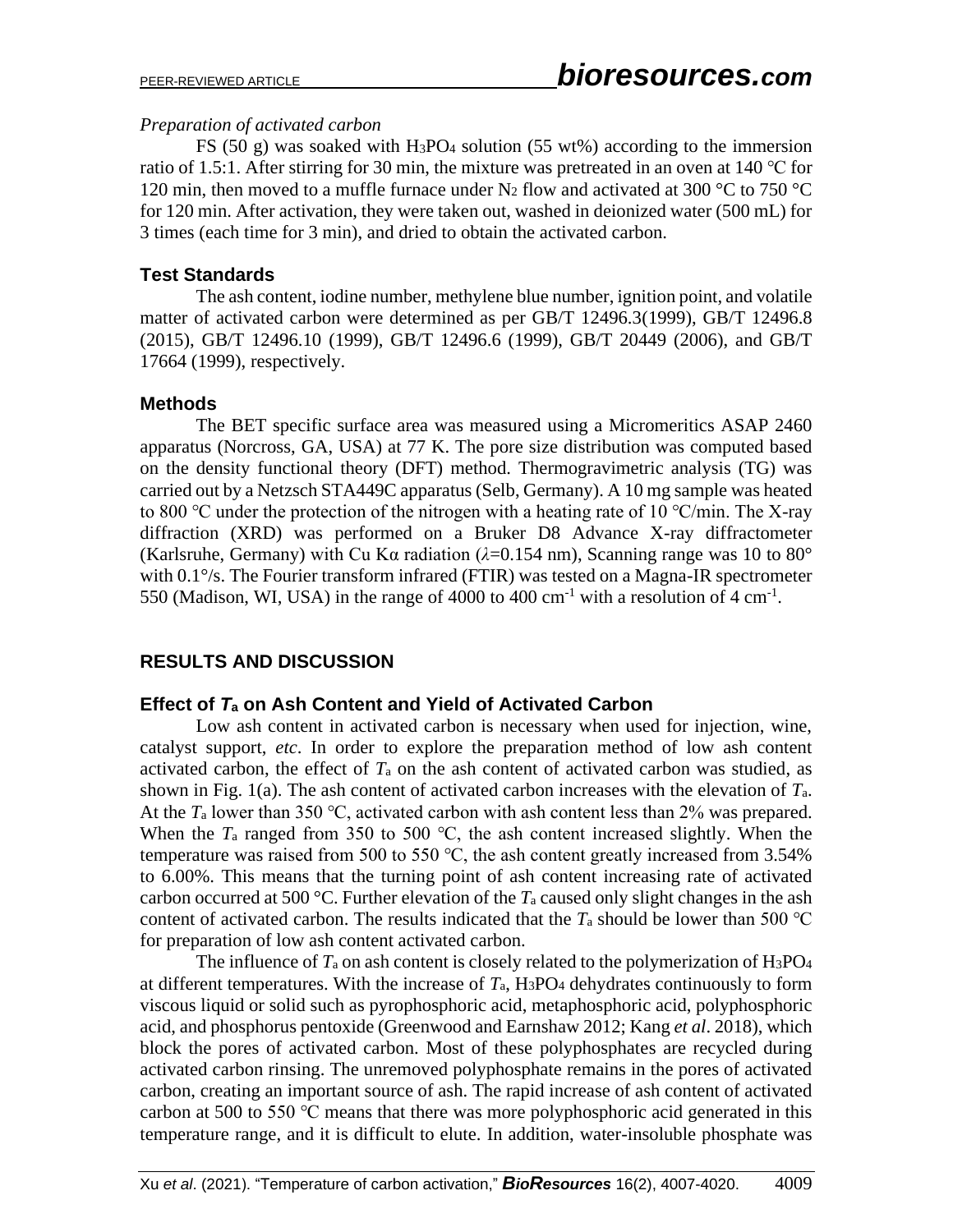formed *via* the reaction of H3PO<sup>4</sup> and metal salts in raw materials under high temperature. The phosphonate compounds were produced by condensation of H3PO<sup>4</sup> and hydroxyl groups of high glycan (include their degradation products) are also important sources of ash.



**Fig. 1.** (a) Ash content and (b) yield of activated carbon with different *T*<sup>a</sup>

As shown in Fig. 1(b), the yield of activated carbon was affected by *T*a. During the preparation of activated carbon, the yield of activated carbon continuously decreased with the increase of  $T_a$ . When  $T_a$  was 300 °C, the yield was 67.4%, and the yield decreased to 48.6% at 450 °C. The turning point of the curve occurred at 450 °C, showing that the pyrolysis rate was faster and the degree of pyrolysis was higher before 450 ℃. The effect of *T*<sup>a</sup> on the yield is related to the degree of pyrolysis of raw materials at different temperatures. With increasing temperature, the cellulose, hemicellulose, and lignin making up the sawdust are pyrolyzed gradually, resulting in a continually decreased yield. To compare the influence of  $H_3PO_4$  on the pyrolysis process of sawdust, TG (Fig. 2) was carried out for FS and fir sawdust impregnated H3PO<sup>4</sup> (FS-H3PO4). The thermal decomposition of FS was concentrated in 250 to 400 ℃, and the mass loss in this range was increased from 4.28% to 71.4%. After the FS was soaked with H<sub>3</sub>PO<sub>4</sub>, the thermal decomposition range was changed into two stages, 130 to 450 ℃ (mass reduced from 91.4% to 66.9%) and 450 to 700 °C (mass reduced from 66.9% to 28.2%). Comparing the TG curves for the two specimens, the addition of  $H_3PO_4$  improved the yield and changes the thermal decomposition process of FS (Yagmur *et al*. 2018). In the pyrolysis process, the catalytic dehydration of H3PO<sup>4</sup> makes the weight loss of FS-H3PO<sup>4</sup> more obvious before 334 ℃. Above 334 ℃, H3PO<sup>4</sup> forms stable phosphonate compounds with FS, protects the pyrolysis of FS, and enhances the yield (Yakout and Eldeen 2016), whereas the pyrolysis of FS unimpregnated  $H_3PO_4$  is more obvious. The weight drop of FS- $H_3PO_4$ after 450 ℃ can be explained by the destruction of phosphonate compounds (Solum *et al*. 1995; Jagtoyen and Derbyshire 1998) and the volatilisation of phosphorus compounds (Suarezgarcia *et al*. 2004; Puziy *et al*. 2005). It is more appropriate to assume that P2O<sup>5</sup> (formed by dehydration of H3PO4) behaves as an oxidant, which can react with carbon, reducing the yield and forming new pores (Olivaresmarin *et al*. 2006). The mechanism of this process is shown in Fig. 3, and the result is consistent with the turning point of yield in Fig. 1(b) at 450 ℃. The volatilisation of phosphorus compounds does not lead to the decrease of ash content of activated carbon, and it can be inferred that the phosphorus compounds are not the only source of ash in activated carbon.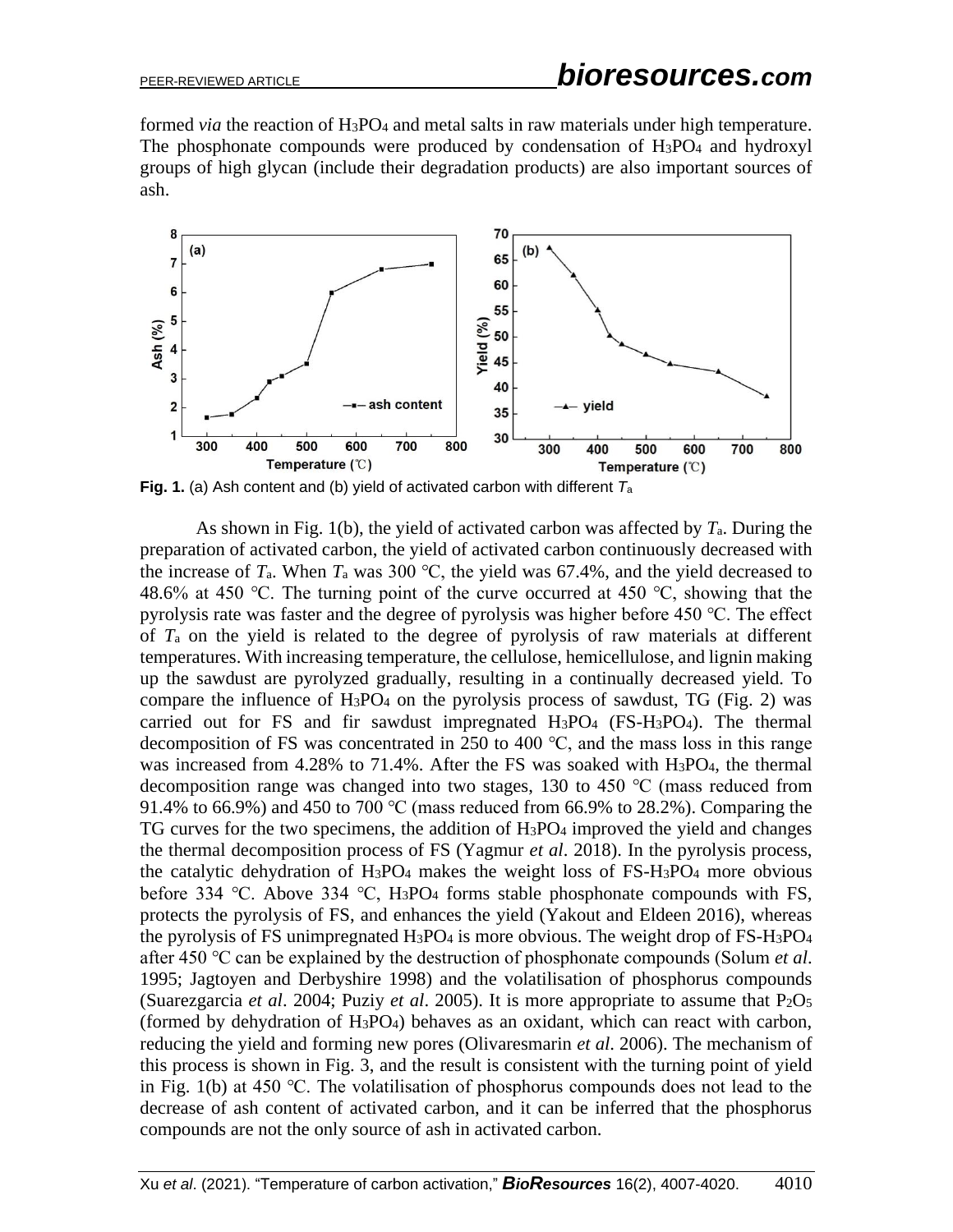

**Fig. 2.** TG curves of FS and FS-H3PO<sup>4</sup>



**Fig. 3.** Mechanism of phosphonate compounds decomposition ( $T_a$  > 450 °C)

## **Effect of** *T***<sup>a</sup> on Ignition Point and Volatile of Activated Carbon**

The ignition point is an important index to evaluate the thermal stability of activated carbon in gas phase application. As shown in Fig. 4, the ignition point of activated carbon increased with elevated  $T_a$ . Before 450 °C, the ignition point of activated carbon was lower than 300 °C. When the  $T_a$  increased to 500 °C, the ignition point of the activated carbon exceeded 300 ℃, and flame-retardant activated carbon with an ignition point greater than 400 ℃ was prepared at a *T*<sup>a</sup> of 750 ℃. The effect of *T*<sup>a</sup> on the ignition point may be related to the reduction of volatile content of activated carbon. This is because CO, H2, CH4, and other gaseous organics from pyrolysis are conducive to the combustion of activated carbon. The relationship between the content of volatile matter and the ignition point of activated carbon was studied (Fig. 4). The volatile content of activated carbon decreased with the increased *T*a, which is contrary to the change trend of ignition point with *T*a. It was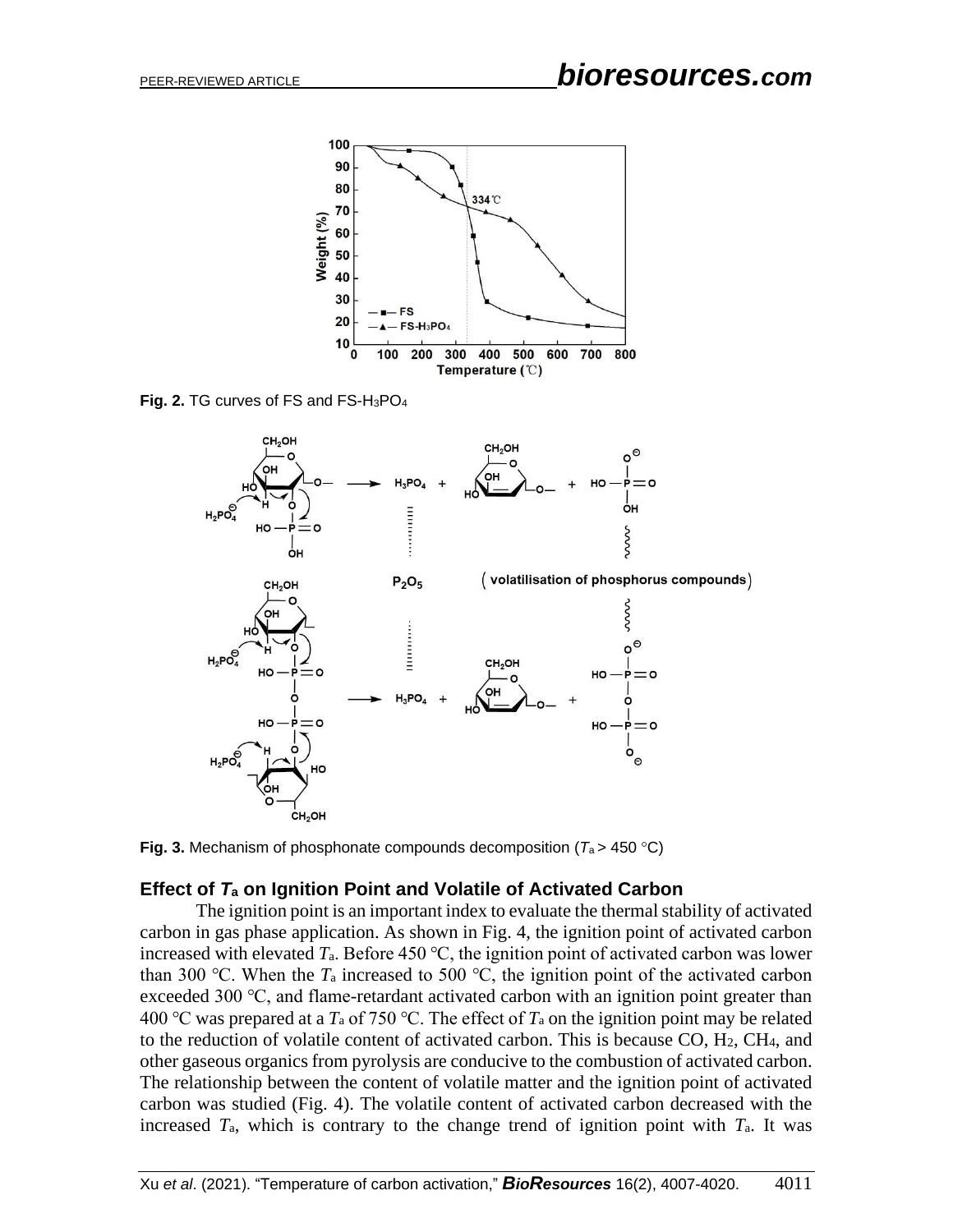concluded that the ignition point is correlated negatively to the volatile content of activated carbon. When the  $T_a$  increased from 300 °C to 425 °C, the volatile content decreased from 27.3% to 23.4%, and the volatile content decreased to 21.9% with the  $T_a$  at 750 °C. Compared with the volatile content (81.2%) of FS, the pyrolysis of FS was sufficient at 300 to 425 °C (Ferrera-Lorenzo *et al*. 2014; Li *et al*. 2015), which may be a basis for the formation of developed pore structure of activated carbon at low *T*a.



**Fig. 4.** Ignition point and volatile of activated carbon with different *T*<sup>a</sup>

## **Effect of** *T***<sup>a</sup> on Microcrystalline Structure and Surface Functional Groups of Activated Carbon**

XRD was employed to analyze the effect of different  $T_a$  on the microcrystalline structure of the activated carbon. As shown in Fig. 5a, three diffraction peaks at 16°, 22°, and 34° for FS represent the (101), (002), and (004) crystal planes of cellulose (Ma *et al*. 2017). Two obvious peaks are observable at 24° and 42° for activated carbon corresponding to the (002) and (100) planes of amorphous carbon (Chen *et al*. 2017). These changes indicate that the crystalline area of cellulose was destroyed after activation, representing the formation of amorphous carbon. The amorphous carbon produced above 300 ℃ is the basis for the formation of pores. The pores are produced by removing various carbon-containing compounds and disordered carbon between the basic crystallites of amorphous carbon during the preparation of activated carbon (Wigmans 1986). With the increase of *T*a, the diffraction peak of amorphous carbon gradually increases and shifts to the high angles, the stacking thickness of carbon layer along (100) direction increases, and the degree of graphitization increases (Wada *et al*. 2010). The exception occurs at 650 °C and 750 °C, when the (002) shifts to low angles, which may be related to the channel collapse at high temperature. The elevated degree of graphitization makes the internal structure of activated carbon orderly and regular. The reduction of the spacing of microcrystalline layers may make the internal phosphoric acid unable to elute. The formation of stable graphite-like microcrystalline structures may also reduce their tendency to spontaneous combustion.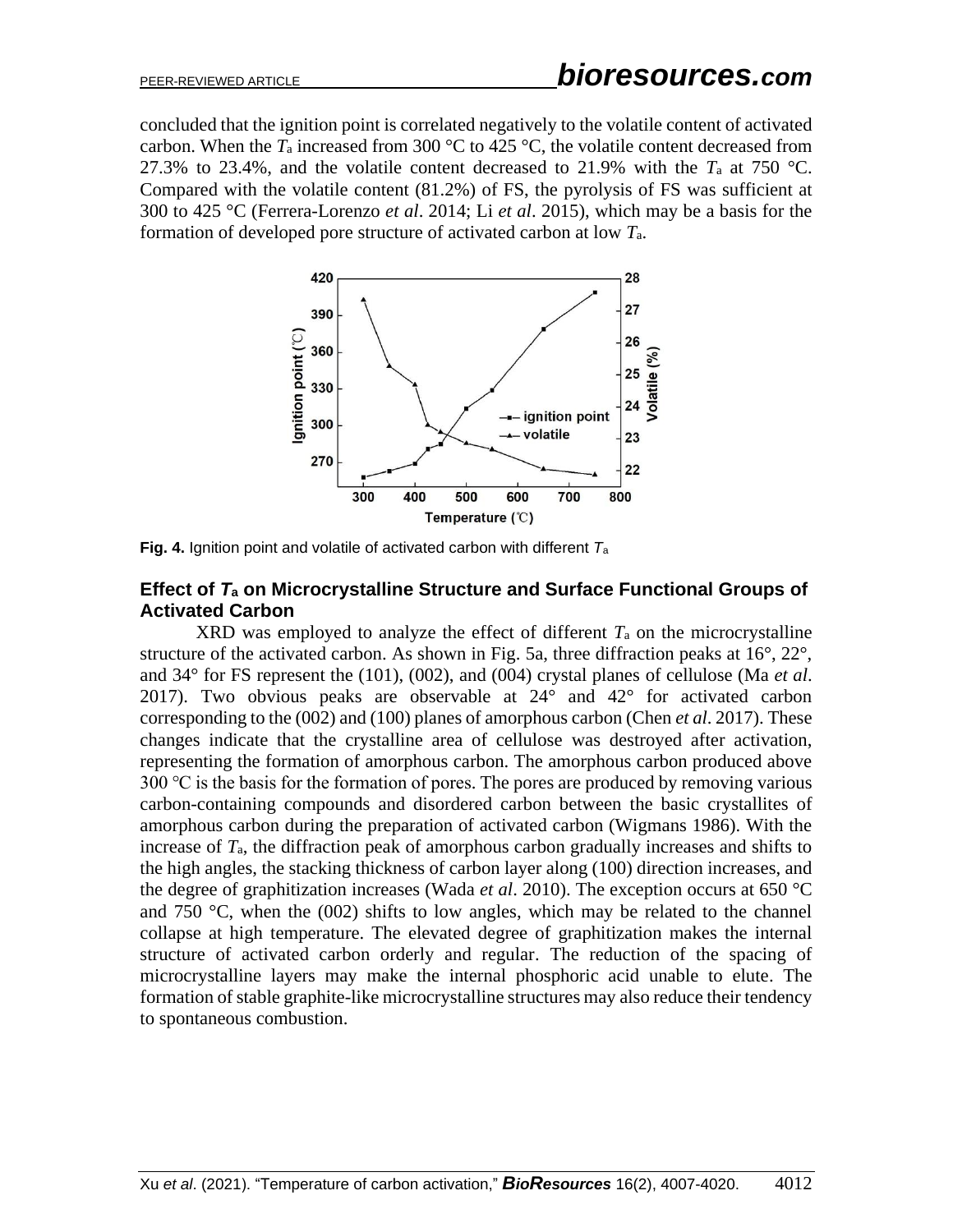

**Fig. 5.** (a) XRD and (b) FTIR curves of activated carbon with different *T*<sup>a</sup>

The changes in functional groups on the surface of activated carbon prepared at different *T*<sup>a</sup> were studied by FTIR, as shown in Fig. 5b. In all spectra, the band located at 3430 cm<sup>-1</sup> can be assigned to the O-H stretching mode. The band of activated carbon prepared at 300 ℃ is obviously asymmetric, indicating the existence of hydrogen bond (Ma *et al.* 2017). A small peak at 2920 to 2850 cm<sup>-1</sup> can be assigned to the C-H stretching mode, and its bending mode appears at 1440 cm<sup>-1</sup> (Mao *et al.* 2018). The band of C=O appears at 1700 cm<sup>-1</sup>. With increased  $T_a$ , the intensity of C=O decreased and disappeared above 500 ℃, and the band position shifted to a low wave number, indicating decarbonylation. This effect was apparent when the intensity of  $C-O(1060 \text{ cm}^{-1})$  increased with the elevated  $T_a$ . A strong band at 1580 cm<sup>-1</sup> was ascribed to the stretching vibration of aromatic ring  $(C=C)$ , demonstrating that the carbonyl  $(1700 \text{ cm}^{-1})$  is conjugated with aromatic ring. A small red shift with the increase of *T*<sup>a</sup> indicated the growth of aromatic ring structure (Puziy *et al*. 2002), which is unfavorable to the adsorption performance of activated carbon but is the basis for the enhancement of the structural order and graphitization degree of activated carbon (Leung and Safford 1970). The increase of aromatic ring structure is caused by the catalytic dehydration of phosphoric acid, and the process is shown in Fig. 6 (Benaddi *et al.* 1998). The band at 1160 cm<sup>-1</sup> is assigned to phosphates with stretching mode of P=O, P-O-C, and P=OOH. The bands at  $1060 \text{ cm}^{-1}$  are due to C-O stretching in alcohols, phenols, ethers, and esters, or P<sup>+</sup>-O<sup>-</sup> (Puziy *et al.* 2005; Ma *et al.* 2018). The broad band between 750 cm<sup>-1</sup> and 900 cm<sup>-1</sup> corresponding to the outof-plane bending mode of aromatic ring C-H weakened and disappeared when *T*awas higher than 500 °C. The change indicates that the functional group of activated carbon has replaced or formed a dense ring structure.



**Fig. 6.** Dehydration reaction of sugar molecules catalyzed by phosphoric acid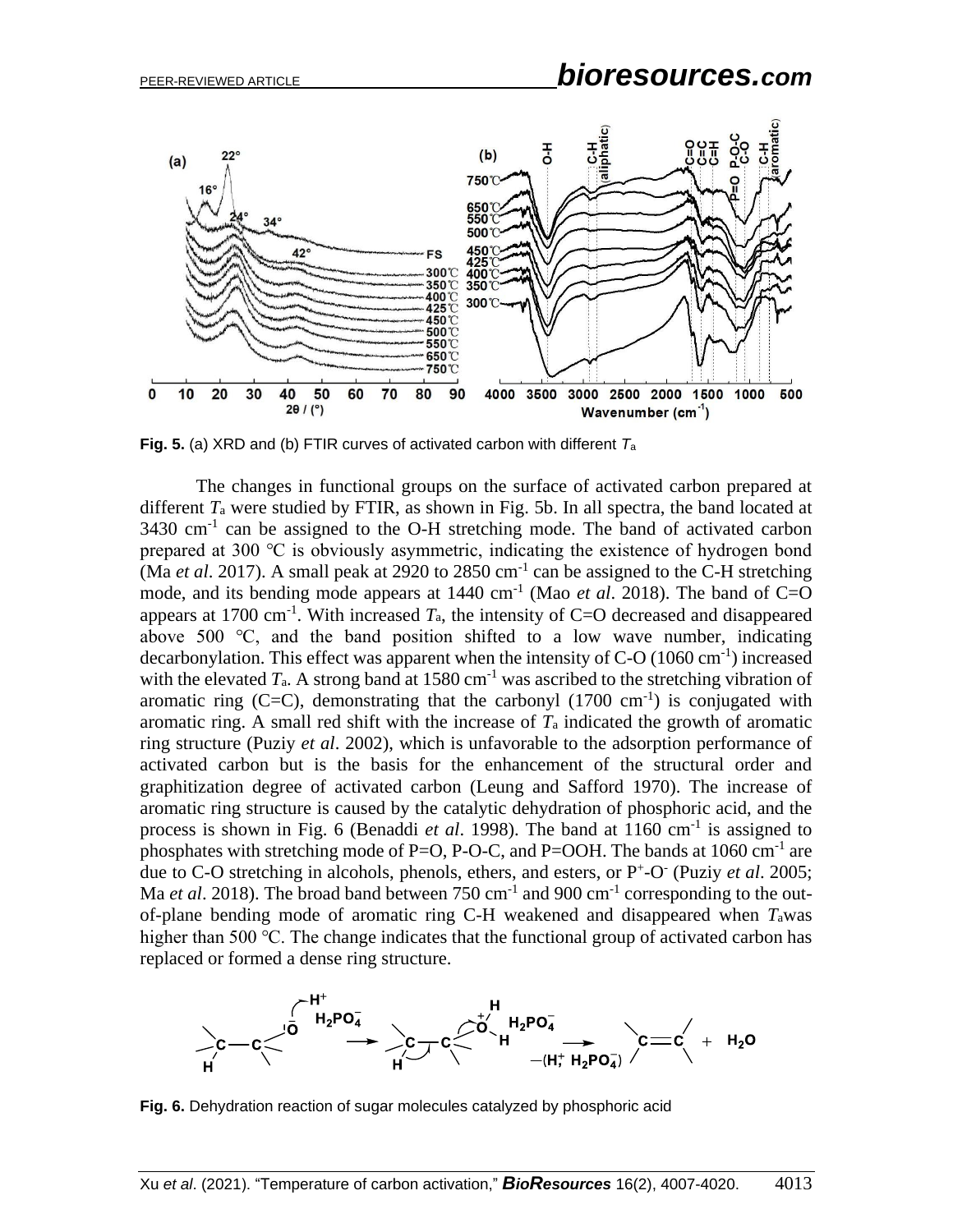#### **Effect of** *T***<sup>a</sup> on Pore Structure and Adsorption Properties of Activated Carbon**

The N2 adsorption-desorption isotherms of the activated carbon are presented in Fig. 7(a). The isotherms of activated carbon prepared at 300 °C belong to type I (Sing 1982; Rouquerol *et al*. 1994). The micropores of activated carbon were confirmed by the abundant pores and in the range of 1 to 2 nm, as can be seen in Fig. 7(b) as low *V*mes/*V*tot ratio and small  $D_{ave}$  value (Table 2). When the  $T_a$  is higher than 300 °C, the isotherms of activated carbon belong to type IV (Sing 1982; Rouquerol *et al*. 1994). The hysteresis loop appearing at high relative pressures  $(P/P_0 > 0.4)$  indicates that the mesopores of activated carbon are developed and corresponds with the large number of mesopores distributed at 2.7, 3.4, and 8.7 nm, as shown in Fig. 7(b). At the same relative pressure, the adsorption capacity of N<sub>2</sub> was consistent with the *S*BET and *V*<sub>tot</sub> of activated carbon, which is shown in Table 2. The pore structure of activated carbon prepared at different *T*<sup>a</sup> was distributed in the range of 0 to 50 nm. At the same diameter, the different proportion of pores reflect the amount of *V*tot of activated carbon prepared at different *T*a.



**Fig. 7.** (a) N<sup>2</sup> adsorption-desorption isotherms and (b) DFT pore size distributions of activated carbon with different *T*<sup>a</sup>

The pore parameters of activated carbon based on  $N_2$  adsorption-desorption isotherms are given in Table 2. With increasing  $T_a$ , the *S*BET and  $V_{tot}$  of activated carbon increased first and then decreased. When the  $T_a$  is 300 °C, the pore structure of the prepared activated carbon is underdeveloped with the  $S_{\text{BET}}$  of 799 m<sup>2</sup>/g and  $V_{\text{tot}}$  of 0.34 cm<sup>3</sup>/g. When the  $T_a$  increased from 300 to 350 °C, the *SBET*,  $V_{\text{tot}}$ , and  $V_{\text{mes}}/V_{\text{tot}}$  of the activated carbon increased, suggesting that the effect of  $H_3PO_4$  is enhanced at this temperature. Increasing the  $T_a$  to 450 °C, the *S*BET and  $V_{\text{tot}}$  were further developed and tended to be stable. At an  $T_a$ of 400 ℃, the *S*BET and *V*tot of activated carbon reached maximum values, which were 1547  $\text{m}^2\text{/g}$  and 0.89 cm<sup>3</sup>/g, respectively. At the *T*<sub>a</sub> between 450 to 550 °C, the *S*BET and *V*<sub>tot</sub> of activated carbon showed a downward trend, relating to the destruction of the phosphate bond, the ablation of the cell wall, and the collapse of the pore structure during high temperature (Romeroanaya *et al.* 2012). A slight increase of *S*BET and *V*<sup>tot</sup> at 650 ℃ is related to the rearrangement of microcrystalline structure during skeleton contraction. The increase of *S*BET from 350 to 400 ℃ was not significant, but the *V*tot and *V*mes/*V*tot were increased, indicating that this stage is conducive to the formation of mesopores. The *V*mes/*V*tot ratio of activated carbon increased with the elevation of *T*<sup>a</sup> and reached the maximum at 450 ℃, which can be ascribed to the formation of mesopores at the high *T*<sup>a</sup>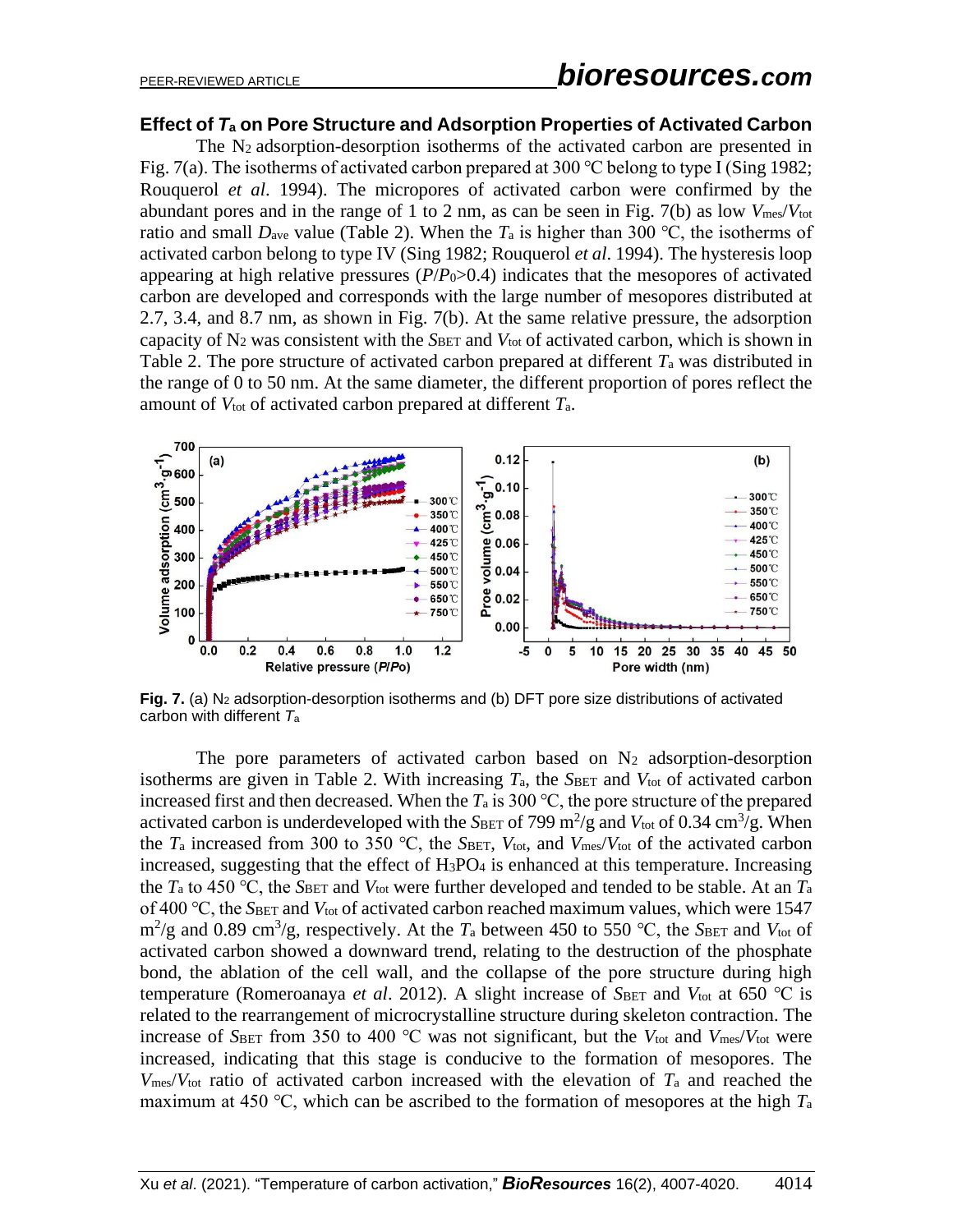(Jagtoyen and Derbyshire 1998). The change of *V*mes/*V*tot was supported by the change trend of the *D*ave.

| $T_a$ (°C)                                                                             | $S_{\text{BET}}(m^2/g)$ | $V_{\text{tot}}$ (cm <sup>3</sup> /g) | $V_{\text{mes}}(cm^3/q)$ | $V_{\text{mes}}/V_{\text{tot}}$ (%) | $D_{ave}(nm)$ |  |  |  |  |
|----------------------------------------------------------------------------------------|-------------------------|---------------------------------------|--------------------------|-------------------------------------|---------------|--|--|--|--|
| 300                                                                                    | 799                     | 0.34                                  | 0.04                     | 11.76                               | 2.03          |  |  |  |  |
| 350                                                                                    | 1434                    | 0.72                                  | 0.30                     | 41.67                               | 2.36          |  |  |  |  |
| 400                                                                                    | 1547                    | 0.89                                  | 0.50                     | 56.18                               | 2.67          |  |  |  |  |
| 425                                                                                    | 1421                    | 0.86                                  | 0.51                     | 59.30                               | 2.79          |  |  |  |  |
| 450                                                                                    | 1408                    | 0.86                                  | 0.52                     | 60.46                               | 2.79          |  |  |  |  |
| 500                                                                                    | 1274                    | 0.76                                  | 0.43                     | 56.58                               | 2.72          |  |  |  |  |
| 550                                                                                    | 1227                    | 0.78                                  | 0.47                     | 60.26                               | 2.87          |  |  |  |  |
| 650                                                                                    | 1285                    | 0.77                                  | 0.43                     | 55.84                               | 2.68          |  |  |  |  |
| 750                                                                                    | 1168                    | 0.72                                  | 0.39                     | 54.17                               | 2.69          |  |  |  |  |
| *SBET : BET surface area, Vtot: Total pore volume, Vmes : Mesopore volume, Vmes/Vtot : |                         |                                       |                          |                                     |               |  |  |  |  |
| Mesoporosity, D <sub>ave</sub> : Average pore diameter.                                |                         |                                       |                          |                                     |               |  |  |  |  |

**Table 2.** Pore Parameters of Activated Carbons with Different *T*<sup>a</sup>

Iodine number (IN) and methylene blue number (MBN) are important references for evaluating the adsorption performance of activated carbon. The influence of *T*<sup>a</sup> on IN and MBN of activated carbon were studied (Fig. 8). With increased  $T_a$ , the curve of the IN showed a trend of first increasing and then decreasing. When the  $T_a$  was 450 °C, the IN reached the highest value of 834 mg/g. Further increasing the  $T_a$  to 500 °C, the IN decreases significantly. The IN of activated carbon does not change much at 500 to 750 ℃. The influence of MBN on activated carbon is relatively weak by the  $T_a$ . Both low  $T_a$  (425 °C) and high *T*<sup>a</sup> (650 ℃) can prepare activated carbons with MBN exceeding 285 mg/g. The MBN on activated carbon prepared at 450 to 550 °C was less than 250 mg/g. The IN and MBN of activated carbon are used to measure the development of micropores and mesopores, respectively (Nunes and Guerreiro 2011; Hirunpraditkoon*et al*. 2015). When the  $T_a$  was lower than 400 °C, the IN of activated carbon was high enough. The MBN increased with the elevation of  $T_a$  from 300 to 425 °C, indicating that mesopores were generated. This result was consistent with the conclusion that pore structure was affected by *T*a. At *T*<sup>a</sup> higher than 500 ℃, the IN and MBN of activated carbon were not regular with the collapse of old pores and the formation of new pores. Thus, activated carbon with higher IN and MBN should be prepared at a *T*<sup>a</sup> between 350 and 425 ℃.



**Fig. 8.** IN and MBN curves of activated carbon with *T*<sup>a</sup>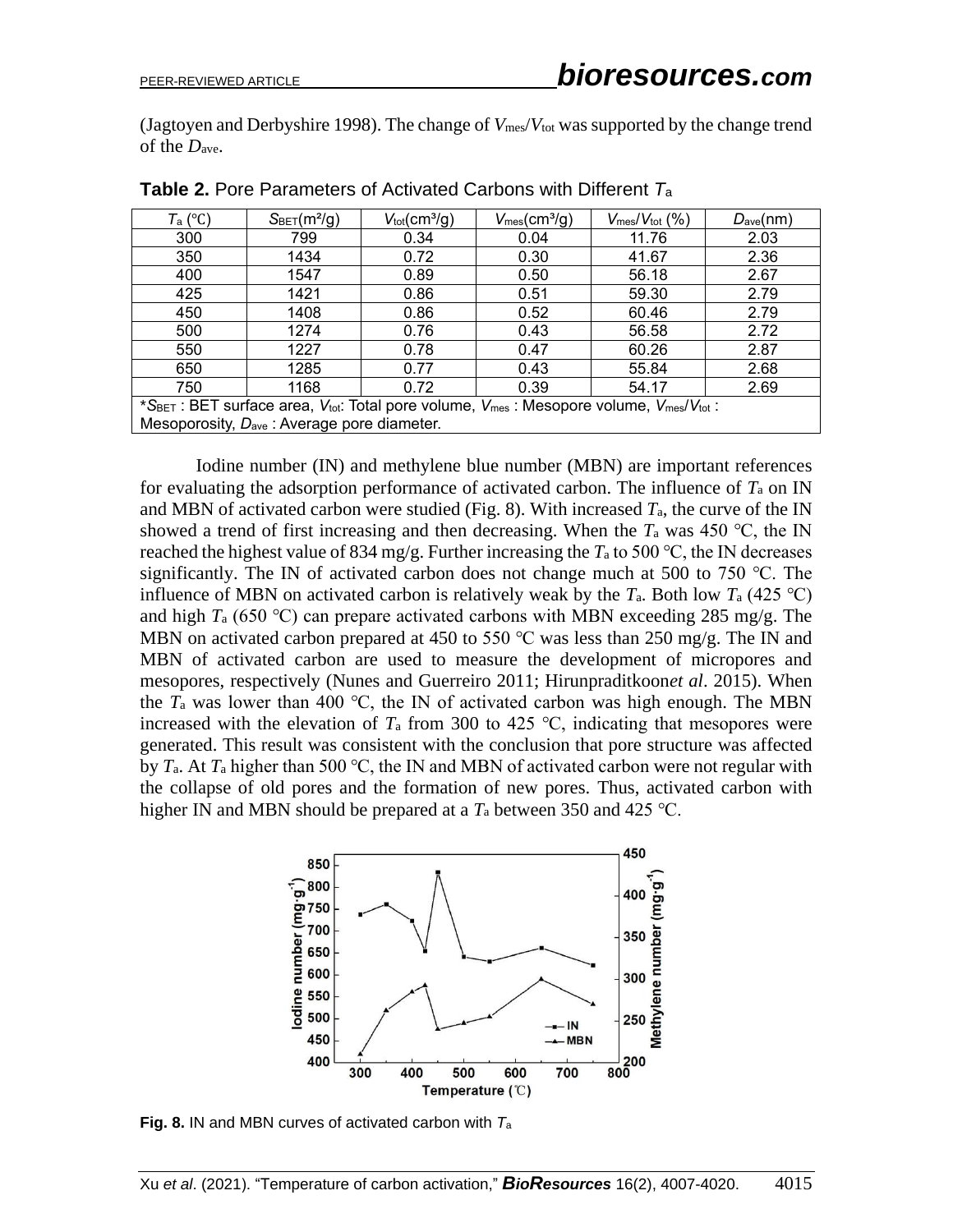## **CONCLUSIONS**

- 1. The activated carbon with low ash content should be prepared at an activation temperature  $(T_a)$  lower than 500 °C. This is because the turning point of ash content increasing rate of activated carbon occurs at 500 ℃. The thermal decomposition temperature of phosphonate compounds about 450 ℃, can be demonstrated by the weight reduction of FS-H3PO4. The yield curve of activated carbon turned at a *T*<sup>a</sup> value higher than 450 °C.
- 2. The volatile content is negatively relating to the ignition point of activated carbon. At a *T*<sup>a</sup> of 750 ℃, activated carbon with ignition point higher than 400 ℃ can be prepared. The increase of  $T_a$  promotes the aromatic ring structure of activated carbon. This relationship provides a basis for the improvement of structure order and graphitization degree of activated carbon. However, it is unfavorable for the adsorption performance of activated carbon, especially at high *T*a.
- 3. With the increase of *T*a, micropores are generated first, followed by mesopores. The  $V_{\text{mes}}/V_{\text{tot}}$  ratio of activated carbon increases with the elevation of  $T_a$  and reaches a maximum at 450 ℃. The iodine number (IN) and methylene blue number (MBN) of activated carbon are related to micropore volume and mesopore volume, respectively. For preparation of activated carbon with high IN and MBN, the *T*<sup>a</sup> should be between 350 and 425 ℃.

# **ACKNOWLEDGMENTS**

This work was financially supported by the Biomass Energy  $\&$  Materials Laboratory of Jiangsu Province (JSBEM-S-202010), and the National Key R&D Program of China (Project No. 2019YFB1503804). The authors are grateful for the analytic support of the Instrument Analysis Center and Pulp and Paper Research Lab at the Institute of Chemical Industry of Forest Products, CAF, Nanjing, China.

## **REFERENCES CITED**

- Benaddi, H., Legras, D., Rouzaud, J. N., and Beguin, F. (1998). "Influence of the atmosphere in the chemical activation of wood by phosphoric acid," *Carbon* 36(3), 306-309. DOI: 10.1016/S0008-6223(98)80123-1
- Chen, Y., Zhai, S. R., Liu, N., Song, Y., An, Q. D., and Song, X. W. (2013). "Dye removal of activated carbons prepared from NaOH-pretreated rice husks by lowtemperature solution-processed carbonization and H3PO<sup>4</sup> activation," *Bioresource Technology* 144, 401-409. DOI: 10.1016/j.biortech.2013.07.002
- Chen, H., Guo, Y. C., Wang, F., Wang, G., and Yu, F. (2017). "An activated carbon derived from tobacco waste for use as a supercapacitor electrode material," *New Carbon Materials* 32(6), 592-599. DOI: 10.1016/S1872-5805(17)60140-9
- Chen, D., Gao, A., Cen, K., Zhang, J., Cao, X., and Ma, Z. (2018). "Investigation of biomass torrefaction based on three major components: Hemicellulose, cellulose, and lignin," *Energy Conversion and Management* 169, 228-237. DOI:10.1016/j.enconman.2018.05.063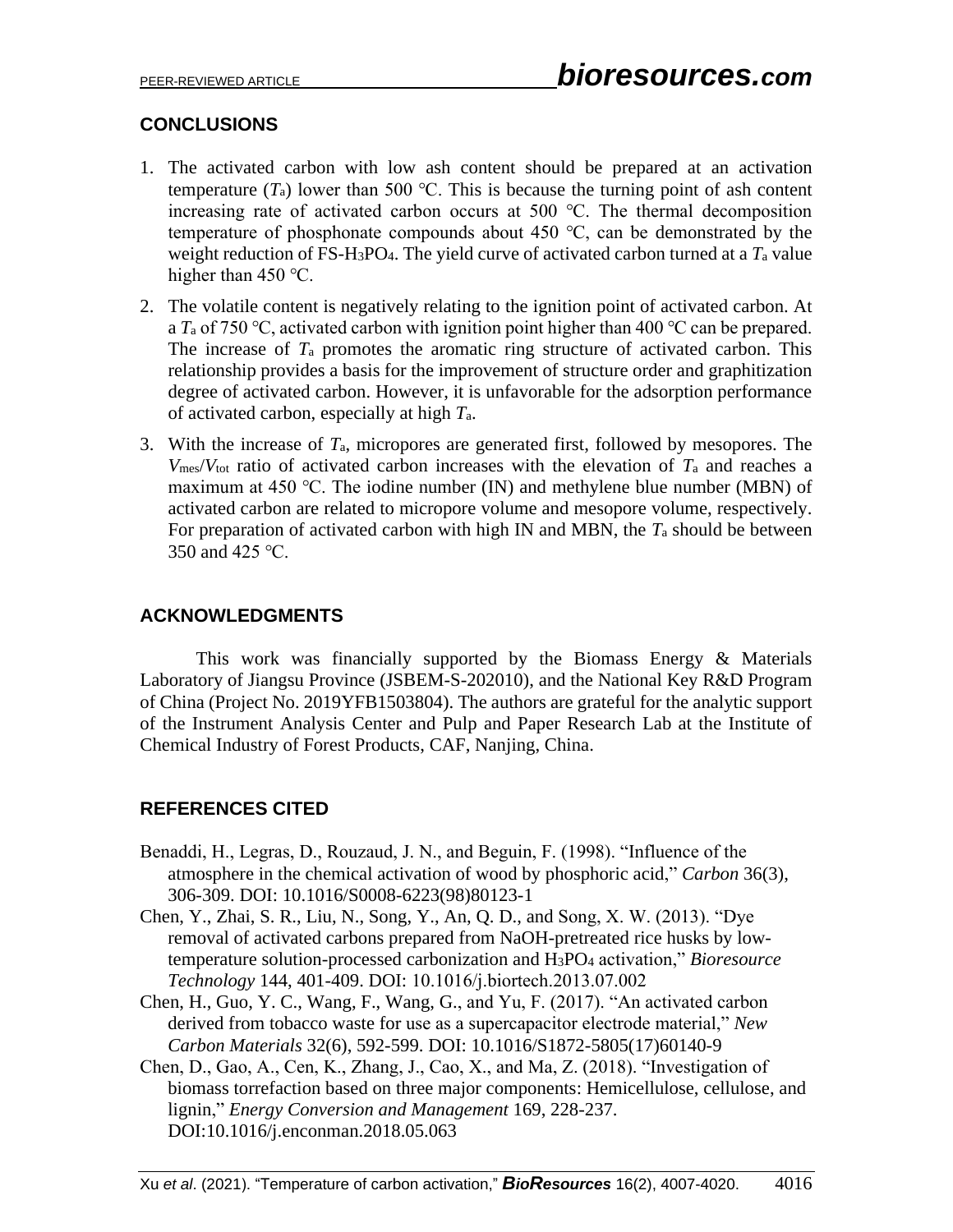- Demiral, I., and Şamdan, C. A. (2016). "Preparation and characterisation of activated carbon from pumpkin seed shell using H3PO4," *Anadolu University Journal of Science and Technology. A: Applied Sciences and Engineering* 17(1), 125-138.DOI: 10.18038/btda.64281
- Duan, X. L., Yuan, C. G., Jing, T. T., and Yuan, X. D. (2019). "Removal of elemental mercury using large surface area micro-porous corn cob activated carbon by zinc chloride activation," *Fuel* 239, 830-840. DOI: 10.1016/j.fuel.2018.11.017
- Environmental Monitoring Center Station of Ningxia (2018). "Letter on seeking opinions on four national environmental protection standards including 'emission standards of pollutants for activated carbon industry (Draft)'," The Ministry of Environmental Protection of the People's Republic of China,

(http://www.mee.gov.cn/gkml/hbb/bgth/201803/t20180315\_432536.htm).

- Ferrera-Lorenzo, N., Fuente, E., Suárez-Ruiz, I., Gil, R. R., and Ruiz, B. (2014). "Pyrolysis characteristics of a macroalgae solid waste generated by the industrial production of agar-agar," *Journal of Analytical and Applied Pyrolysis* 105, 209-216. DOI: 10.1016/j.jaap.2013.11.006
- Foo, P. Y. L., and Lee, L. Y. (2010). "Preparation of activated carbon from *Parkia speciosa* pod by chemical activation," in: *Proceedings of the World Congress on Engineering and Computer Science*, San Francisco, USA, pp. 696-698.
- Fu, Y. H., Shen, Y. F., Zhang, Z. D., Ge, X. L., and Chen, M. D. (2019). "Activated biochars derived from rice husk *via* one- and two-step KOH-catalyzed pyrolysis for phenol adsorption," *Science of the Total Environment* 646, 1567-1577. DOI: 10.1016/j.scitotenv.2018.07.423
- Greenwood, N. N., and Earnshaw, A. (1997). *Chemistry of the Elements*, Butterworth-Heinemann, Oxford, UK.
- Heidarinejad, Z., Dehghani, M. H., Heidari, M., Javedan, G., Ali, I., and Sillanpää, M. (2020). "Methods for preparation and activation of activated carbon: A review," *Environmental Chemistry Letters* 18, 393-415. DOI: 10.1007/s10311-019-00955-0
- Hesas, R. H., Arami-Niya, A., Wan Daud, W. M. A., and Sahu, J. N. (2013). "Preparation and characterization of activated carbon from apple waste by microwave-assisted phosphoric acid activation: Application in methylene blue adsorption," *BioResources* 8(2), 2950-2966. DOI: 10.15376/biores.8.2.2950-2966
- Hirunpraditkoon, S., Srinophakun, P., Sombun, N., and Moore, E. J. (2015). "Synthesis of activated carbon from jatropha seed coat and application to adsorption of iodine and methylene blue," *Chemical Engineering Communications* 202(1), 32-47. DOI: 10.1080/00986445.2013.828611
- Ioannidou, O., and Zabaniotou, A. (2007). "Agricultural residues as precursors for activated carbon production – A review," *Renewable and Sustainable Energy Reviews* 11(9), 1966-2005. DOI: 10.1016/j.rser.2006.03.013
- Jagtoyen, M., and Derbyshire, F. (1998). "Activated carbons from yellow poplar and white oak by H3PO<sup>4</sup> activation," *Carbon* 36(7-8), 1085-1097. DOI: 10.1016/S0008- 6223(98)00082-7
- Jain, A., Balasubramanian, R., and Srinivasan, M. P. (2016). "Hydrothermal conversion of biomass waste to activated carbon with high porosity: A review," *Chemical Engineering Journal* 283, 789-805. DOI: 10.1016/j.cej.2015.08.014
- Kang, S. M., Jiang, S. H., Peng, Z. Z., Lu, Y., Guo, J. F., Li, J. W., Zeng, W. X., and Lin, X. Y. (2018). "Valorization of humins by phosphoric acid activation for activated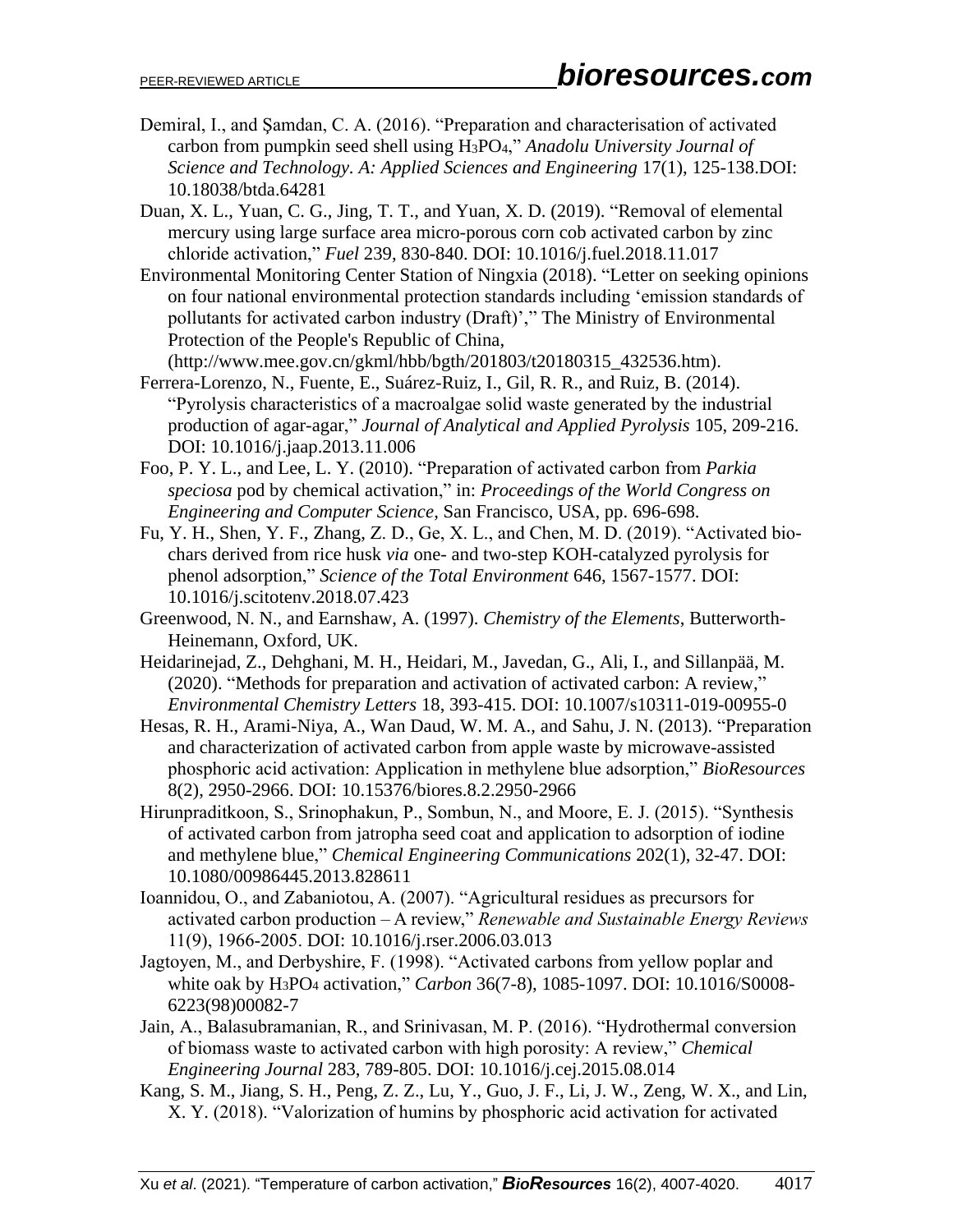carbon production," *Biomass Conversion and Biorefinery* 8(4), 889-897. DOI:10.1007/s13399-018-0329-3

- Leung, P. S., and Safford, G. J. (1970). "An investigation of the early stage graphitization process by neutron inelastic scattering," *Carbon* 8(4), 527-544. DOI: 10.1016/0008- 6223(70)90015-1
- Li, Y. X., Zhang, X., Yang, R. G., Li, G. Y., and Hu, C. W. (2015). "The role of H3PO<sup>4</sup> in the preparation of activated carbon from NaOH-treated rice husk residue," *RSC Advances* 5(41), 32626-32636.DOI: 10.1039/c5ra04634c
- Luo, Y. P., Li, D., Chen, Y. C., Sun, X. Y., Cao, Q., and Liu, X. F. (2019). "The performance of phosphoric acid in the preparation of activated carbon-containing phosphorus species from rice husk residue," *Journal of Materials Science* 54(6), 5008-5021. DOI: 10.1007/s10853-018-03220-x
- Ma, Z. Q., Wang, J. H., Yang, Y. Y., Zhang, Y., Zhao, C., Yu, Y. M., and Wang, S. R. (2018). "Comparison of the thermal degradation behaviors and kinetics of palm oil waste under nitrogen and air atmosphere in TGA-FTIR with a complementary use of model-free and model-fitting approaches," *Journal of Analytical and Applied Pyrolysis* 134, 12-24. DOI: 10.1016/j.jaap.2018.04.002
- Ma, Z. Q., Yang, Y. Y., Ma, Q. Q., Zhou, H. Z., Luo, X. P., Liu, X. H., and Wang, S. R. (2017). "Evolution of the chemical composition, functional group, pore structure and crystallographic structure of bio-char from palm kernel shell pyrolysis under different temperatures," *Journal of Analytical and Applied Pyrolysis* 127, 350-359. DOI: 10.1016/j.jaap.2017.07.015
- Malaika, A., Rechnia-Gorący, P., Kot, M., and Kozłowski, M. (2018). "Selective and efficient dimerization of isobutene over H3PO4/activated carbon catalysts," *Catalysis Today* 301, 266-273. DOI: 10.1016/j.cattod.2017.02.038
- Mao, H., Chen, X., Huang, R., Chen, M., Yang, R., Lan, P., Zhou, M., Zhang, F., Yang, Y., and Zhou, X. (2018). "Fast preparation of carbon spheres from enzymatic hydrolysis lignin: Effects of hydrothermal carbonization conditions," *Scientific Reports* 8(1), 9501. DOI: 10.1038/s41598-018-27777-4
- Mao, H., Zhou, D., Hashisho, Z., Wang, S., Chen, H., and Wang, H. (2015). "Preparation of pinewood and wheat straw-based activated carbon via a microwave-assisted potassium hydroxide treatment and an analysis of the effects of the microwave activation conditions," *BioResources* 10(1), 809-821. DOI: 10.15376/biores.10.1.809- 821
- Mao, H., Tang, J., Xu, J., Peng, Y., Chen, J., Wu, B., Jiang, Y., Hou, K., Chen, S., Wang, J., Lee, H. R., Halat, D. M., Zhang, B., Chen, W., Plantz, A. Z., Lu, Z., Cui, Y., and Reimer, J. A. (2020). "Revealing molecular mechanisms in hierarchical nanoporous carbon via nuclear magnetic resonance," *Matter* 3(6), 2093-2107. DOI: 10.1016/j.matt.2020.09.024
- Nunes, C. A., and Guerreiro, M. C. (2011). "Estimation of surface area and pore volume of activated carbons by methylene blue and iodine numbers," *Química Nova* 34(3), 472-476. DOI: 10.1590/S0100-40422011000300020
- Olivares-Marín, M., Fernández-González, C., Macías-García, A., and Gómez-Serrano, V. (2006). "Thermal behaviour of lignocellulosic material in the presence of phosphoric acid. Influence of the acid content in the initial solution," *Carbon* 44(11), 2347-2350. DOI: 10.1016/j.carbon.2006.04.004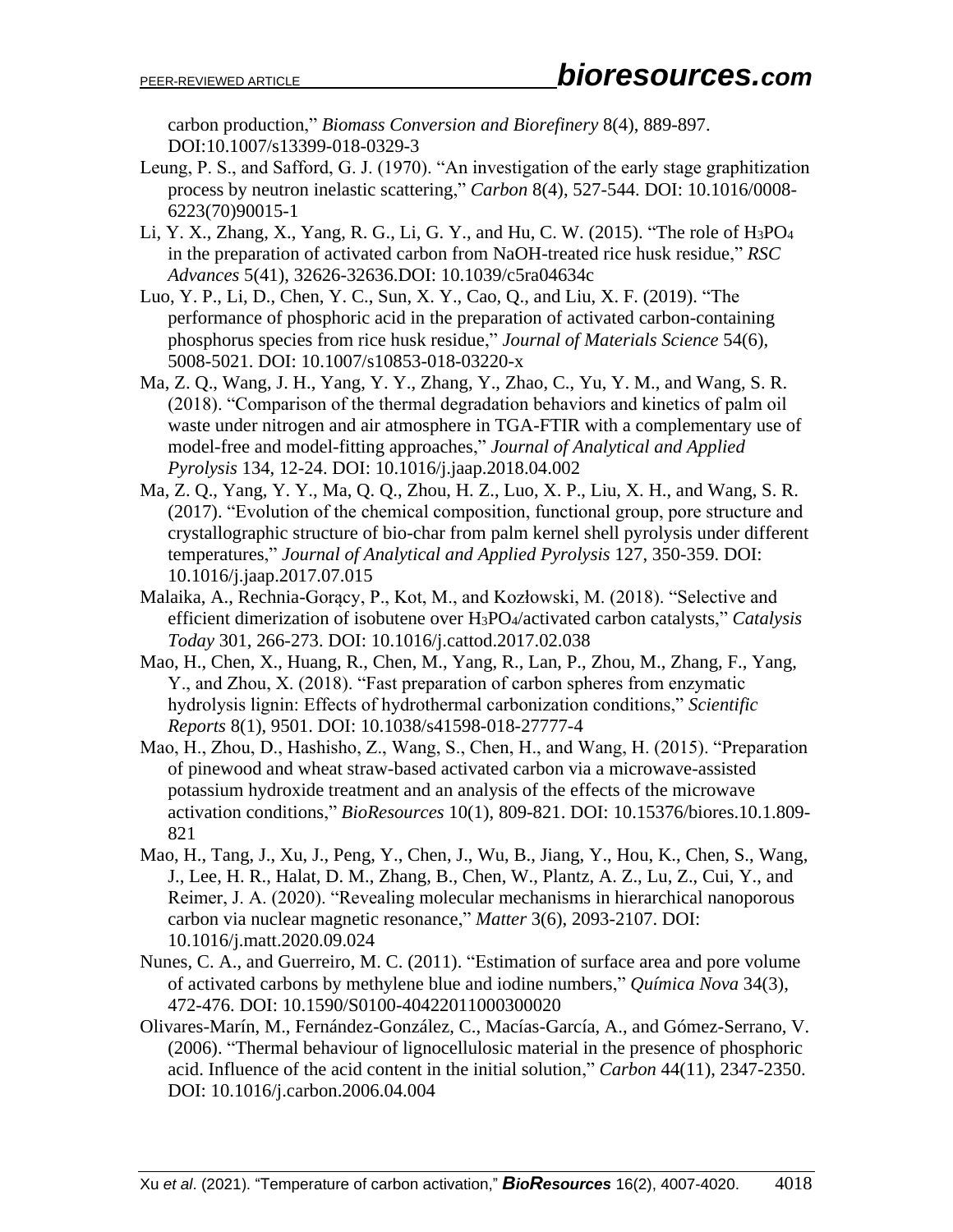- Puziy, A. M., Poddubnaya, O. I., Martínez-Alonso, A., Suárez-García, F., and Tascón, J. M. (2005). "Surface chemistry of phosphorus-containing carbons of lignocellulosic origin," *Carbon* 43(14), 2857-2868. DOI: 10.1016/j.carbon.2005.06.014
- Puziy, A. M., Poddubnaya, O. I., Martínez-Alonso, A., Suárez-García, F., and Tascón, J. M. D. (2002). "Synthetic carbons activated with phosphoric acid: I. Surface chemistry and ion binding properties," *Carbon* 40(9), 1493-1505. DOI: 10.1016/S0008- 6223(01)00317-7
- Romero-Anaya, A. J., Lillo-Ródenas, M. A., Lecea, C. S. M., and Linares-Solano, A. (2012). "Hydrothermal and conventional  $H_3PO_4$  activation of two natural bio-fibers," *Carbon* 50(9), 3158-3169. DOI: 10.1016/j.carbon.2011.10.031
- Rouquerol, J., Avnir, D., Fairbridge, C. W., Everett, D. H., Haynes, J. M., Pernicone, N., Ramsay, J. D. F., Sing, K. S. W., and Unger, K. K. (1994). "Recommendations for the characterization of porous solids," *Pure and Applied Chemistry* 66(8), 1739-1758. DOI: 10.1351/pac199466081739
- Sing, K. S. W. (1982). "Reporting physisorption data for gas/solid systems with special reference to the determination of surface area and porosity," *Pure and Applied Chemistry* 54(11), 2201-2218. DOI: 10.1351/pac198557040603
- Solum, M. S., Pugmire, R. J., Jagtoyen, M., and Derbyshire, F. (1995). "Evolution of carbon structure in chemically activated wood," *Carbon* 33(9), 1247-1254. DOI: 10.1016/0008-6223(95)00067-N
- Suárez-García, F., Martínez-Alonso, A., and Tascón, J. M. (2004). "Activated carbon fibers from Nomex by chemical activation with phosphoric acid," *Carbon* 42(8), 1419-1426. DOI: 10.1016/j.carbon.2003.11.011
- Villota, E. M., Lei, H. W., Qian, M., Yang, Z. X., Villota, S. M. A., Zhang, Y. Y., and Yadavalli, G. (2017). "Optimizing microwave-assisted pyrolysis of phosphoric acidactivated biomass: Impact of concentration on heating rate and carbonization time," *ACS Sustainable Chemistry & Engineering* 6(1), 1318-1326. DOI: 10.1021/acssuschemeng.7b03669
- Wada, M., Hori, R., Kim, U. J., and Sasaki, S. (2010). "X-ray diffraction study on the thermal expansion behavior of cellulose Iβ and its high-temperature phase," *Polymer Degradation & Stability* 95(8), 1330-1334. DOI: 10.1016/j.polymdegradstab.2010.01.034
- Wigmans, T. (1986). *Fundamentals and Practical Implications of Activated Carbon Production by Partial Gasification of Carbonaceous Materials*, Martinus Nijhoff Publishers, Leiden, Netherlands.
- Wu, H. F., Chen, R. Y., Du, H. X., Zhang, J., Shi, L. M., Qin, Y., Yue, L. Z., and Wang, J. P. (2019). "Synthesis of activated carbon from peanut shell as dye adsorbents for wastewater treatment," *Adsorption Science & Technology* 37(1-2), 34-48.DOI: 10.1177/0263617418807856
- Yagmur, E., Inal, I. I. G., Gokce, Y., Ghobadi, T. G. U., Aktar, T., and Aktas, Z.(2018). "Examination of gas and solid products during the preparation of activated carbon using phosphoric acid," *Journal of Environmental Management* 228, 328-335. DOI: 10.1016/j.jenvman.2018.09.046
- Yahya, M. A., Al-Qodah, Z., and Zanariah, N. C. W. (2015). "Agricultural bio-waste materials as potential sustainable precursors used for activated carbon production: A review," *Renewable & Sustainable Energy Review* 46, 218-235. DOI: 10.1016/j.rser.2015.02.051